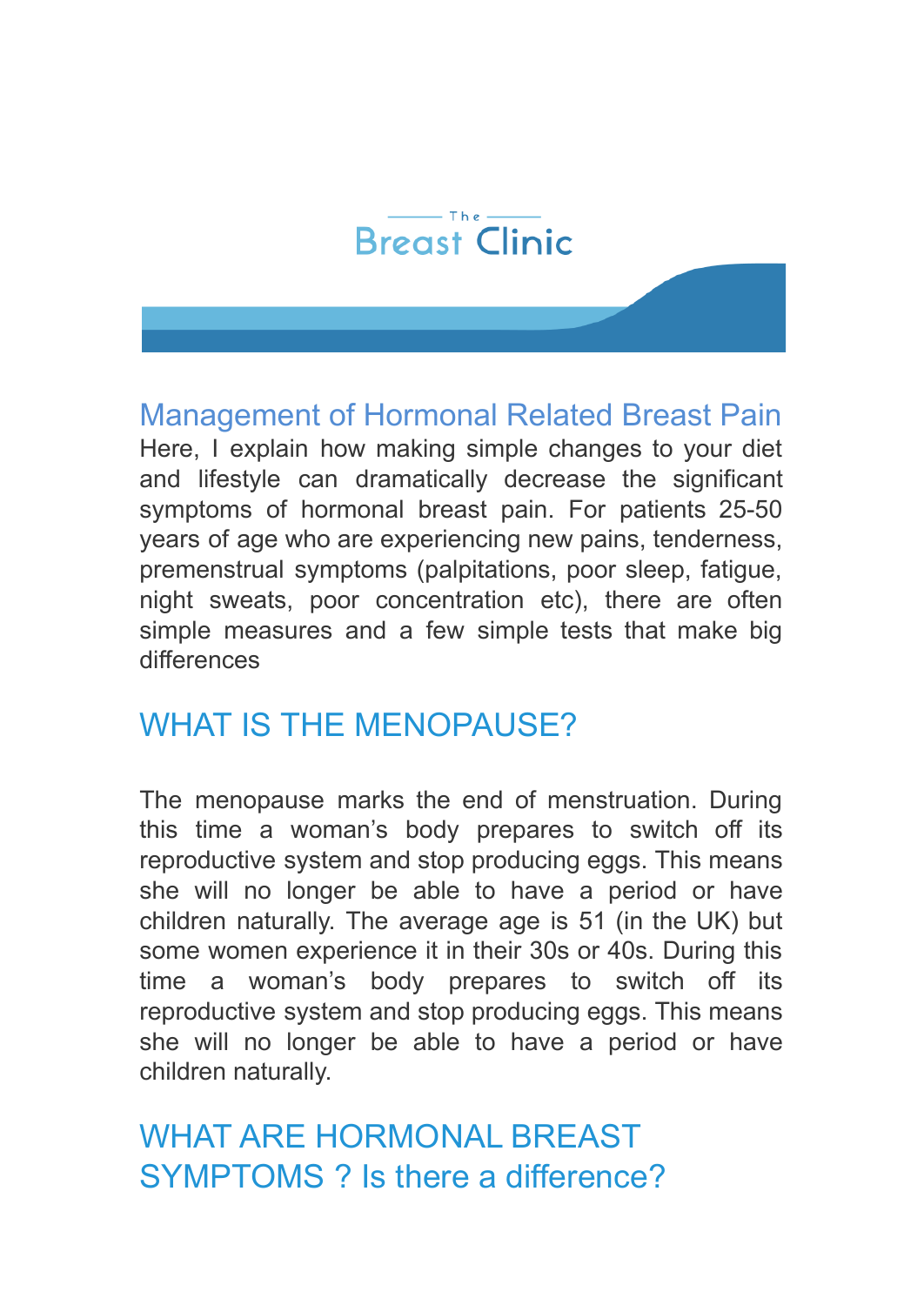The years leading up to menopause are called peri-menopause and can be a source of worry and frustration. As hormone levels change, many women experience hot flushes, night sweats, mood swings and insomnia – just to name a few. These symptoms for some come in a burst as their ovarian function falls away in their late 40's but for some women, variable and disabling hormonal symptoms can start *much younger from 35 yrs* of age onwards. These women are not "peri-menopausal" but are simply experiencing symptoms related to the *variability* of their hormones. People often assume it is because they do not have *enough* hormones but although there are a small group of patients in which this is the case, it is often the relative *differences* that are more important, ie the "balance" is off.

Some women find these symptoms can lead to awkwardness. For example, having hot flushes in the middle of meetings in front of their work colleagues. Others have mood swings so severe that it can put strain on their relationships. People often assume that it is related to working hard or raising young children but it is a time of great pressure for parents. The combination of work/life balance pressures (which typically come to a head at 40), make it easy to ignore subtle symptoms that creep up. many parents are reaching their work and career peak (getting that top job, partnership at the law firm, becoming a senior member of the company) and also have young children often under 5. The insidious depletion of the body's natural mineral resources (vitamin D, Thyroxine, Vitamin B12, C, Magnesium) can lead to vague and nonspecific symptoms that are often put down to just being busy. People compensate for these physiological stresses with alcohol, late nights, poor diet and stress. If you combine this with the common hormonal changes that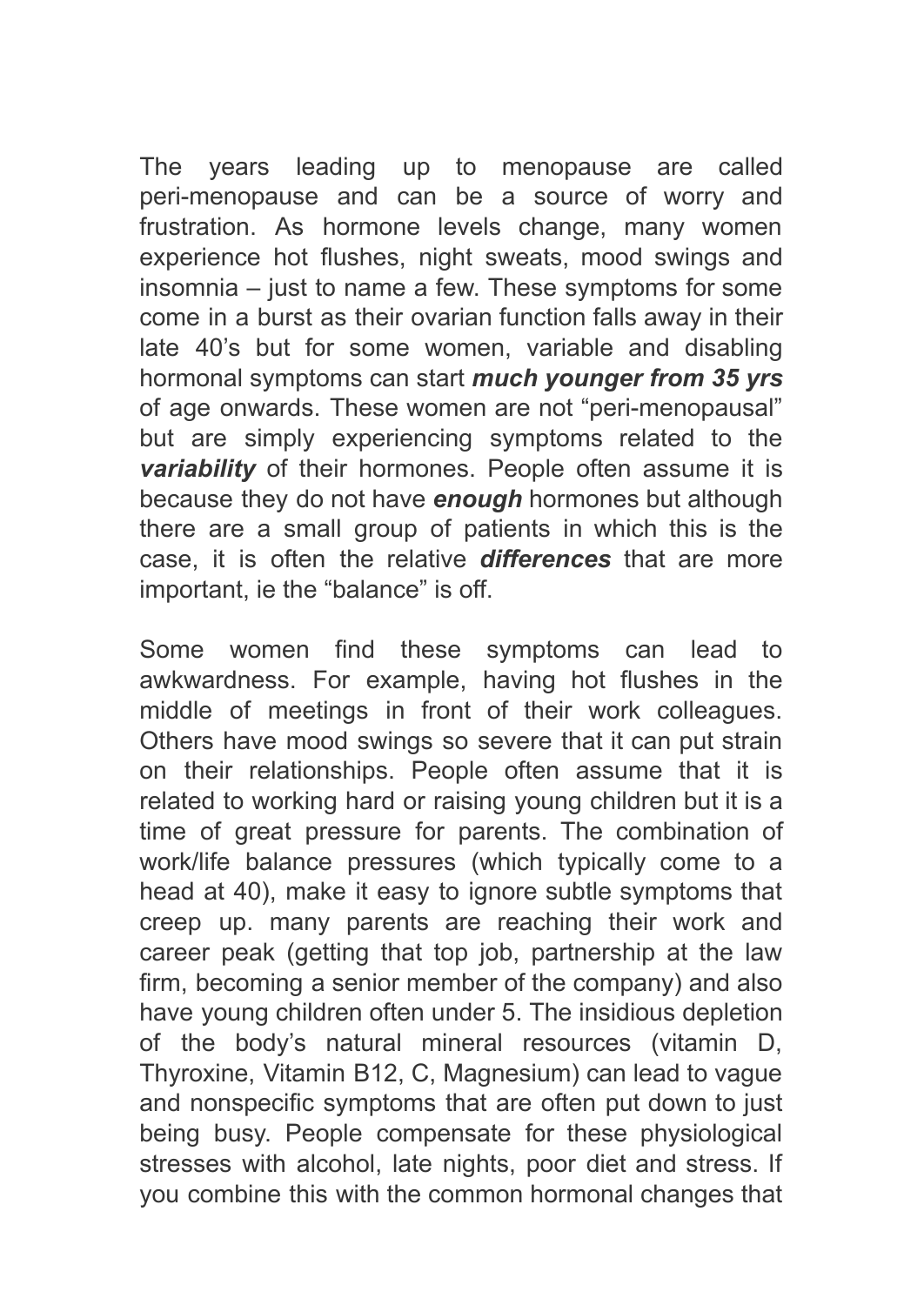start to appear from 35 years of age onwards it can lead to feeling really run down and fatigued. There can be a number of lifestyle factors that contribute to hormonal breast pains and hormonal symptoms that are not instinctively obvious. These include:

- Weight loss as well as weight gain
- Frequent travel
- Stressful workplace situations
- Excessive exercise particularly one type (e.g spin 4x week, road cycling)

# IS IT POSSIBLE NOT TO EXPERIENCE THESE SYMPTOMS?

We get taught at medical school that symptoms such as hot flushes and night sweats are a result of falling oestrogen levels. However, every menopausal woman will have falling oestrogen levels but not every woman will have menopausal symptoms. Why? Because there are many other factors that play a part – most importantly, nutrition and lifestyle.

The actual process of menopause is unavoidable – and so are the hormonal changes that can cause menopausal symptoms. However, it's not just your hormone levels in isolation that dictate how unpleasant the symptoms are or even if you get them at all. Making positive changes to your lifestyle – eating better, moving better, sleeping better as well as knowing how to react in stressful situations – will all make your body better able to keep these symptoms under control.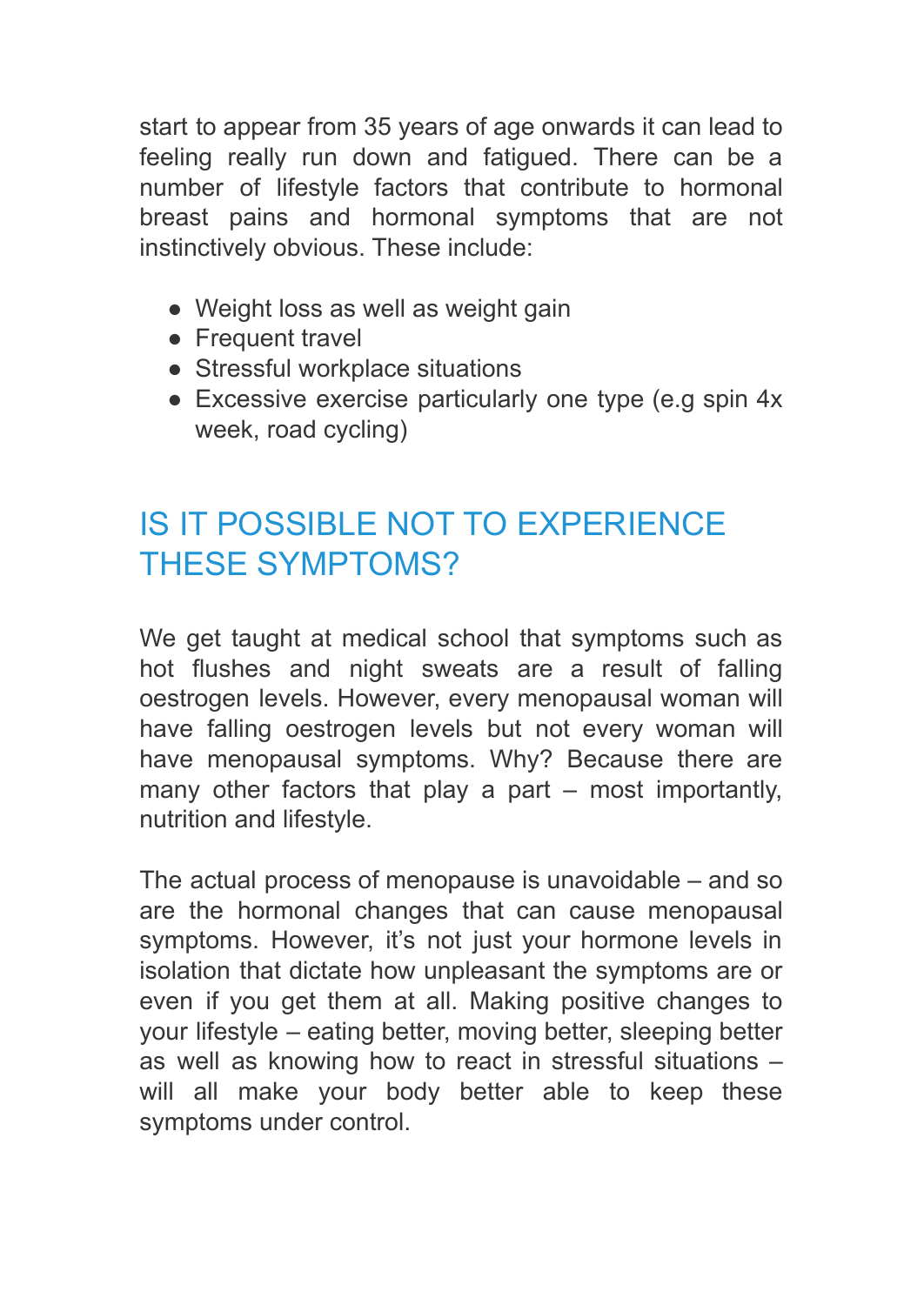# HOW DO YOU TREAT MENOPAUSE OR HORMONAL BREAST PAIN WITHOUT HORMONES?

It is often possible to successfully treat menopausal symptoms without using hormones. This advice also applies to hormonal breast pain. Hormone Replacement Therapy (HRT) is a treatment used to relieve symptoms of the menopause by replacing some of the hormones that are decreasing in the peri-menopause. Before reaching for HRT or B-Blockers for palpitations, antidepressants for low moods and other drugs it is worth looking at the root cause of problems rather than simply suppressing symptoms.

The first thing to understand is that hormones are messengers of communication. That is their job – to help communicate between different parts of the body. What's key, however, is that they are all linked. If one set of hormones goes up, the other hormones in your body will change as they try and compensate for the fluctuating hormone. No hormone works in isolation. It is like a complex symphony where everything affects everything else.

If your stress hormones – like cortisol – are raised, this will have an impact on many of your other hormones. If you are on a blood sugar roller coaster all day because of your high sugar diet, your insulin levels will be fluctuating and this can lead to subsequent changes in your cortisol and adrenaline levels. They're all linked.

Often I find when women make some simple (although often, not easy) changes to their diet and lifestyle, they can rapidly start to improve their hormonal symptoms.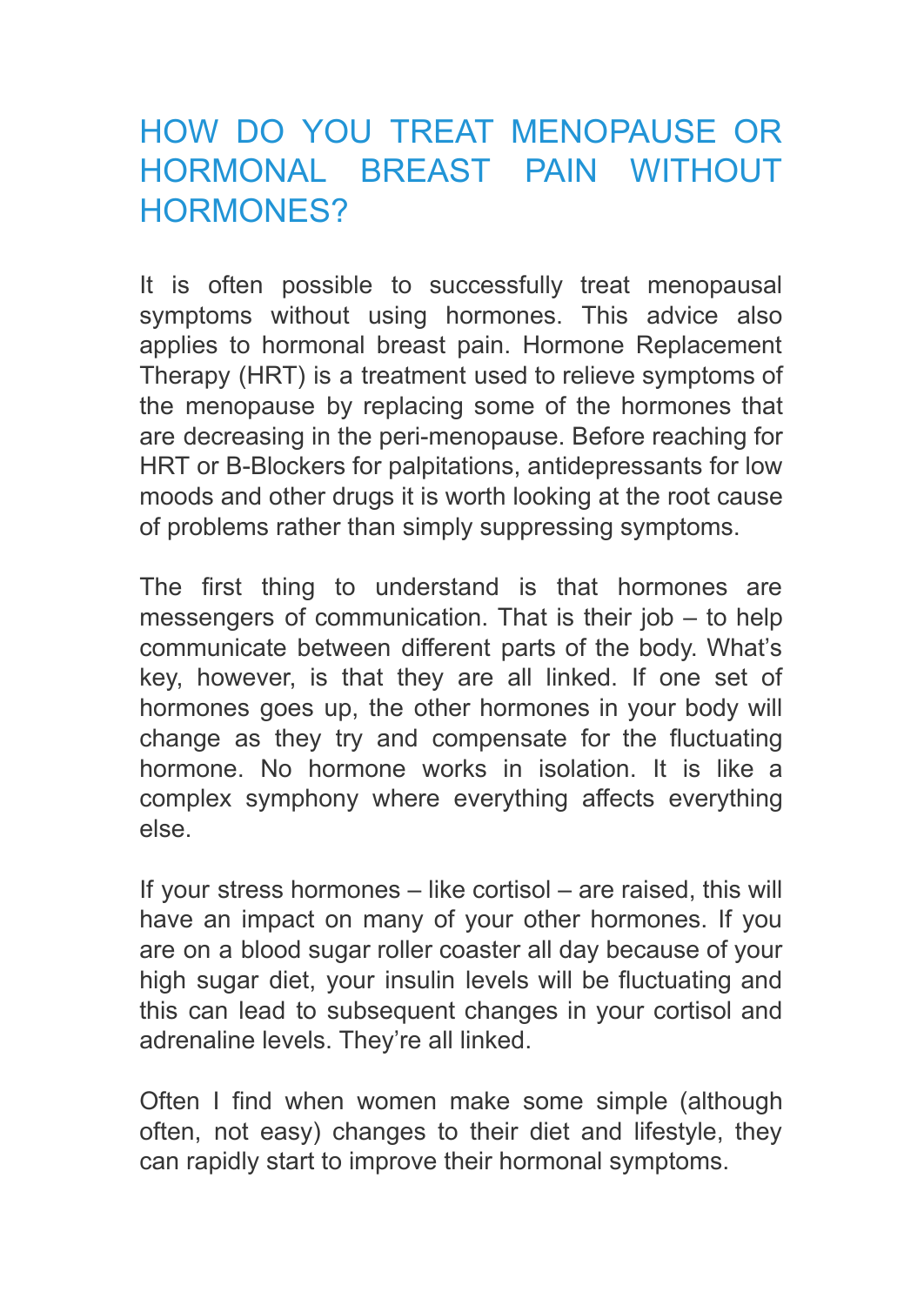These are some of the key areas to work on to improve hormonal balance:

#### **Stabilising your blood sugar**

If you eat a diet that doesn't spike your blood sugar, your insulin levels stay stable. If your insulin levels rise too high, they start off a hormonal cascade that can exacerbate menopausal symptoms

#### **De-stressing and relaxation**

Modern life is stressful, no doubt about it. Women often juggle looking after small children, working in high pressure jobs and often caring for elderly parents as well. Most women I see with menopausal symptoms have a degree of background stress in their lives. It can often be impractical to remove the sources of those stresses but it is possible to change the way you react to them. Having 10-15 minutes per day of "me" time can be hugely beneficial. Try 10 minutes of meditation (there are loads of helpful apps on the market, such as headspace or try to switch off all electronic devices one hour before bed and take a relaxing hot bath instead.

Useful Apps: Headspace, Calm

#### **Moving more**

Don't fear, I'm not talking about a vigorous gym workout. Just putting more movement into your everyday life can help. Simply by giving an overweight patient of mine a pedometer and asking her to reach 10,000 steps per day was a hugely powerful motivating factor and dramatically changed her physical activity levels.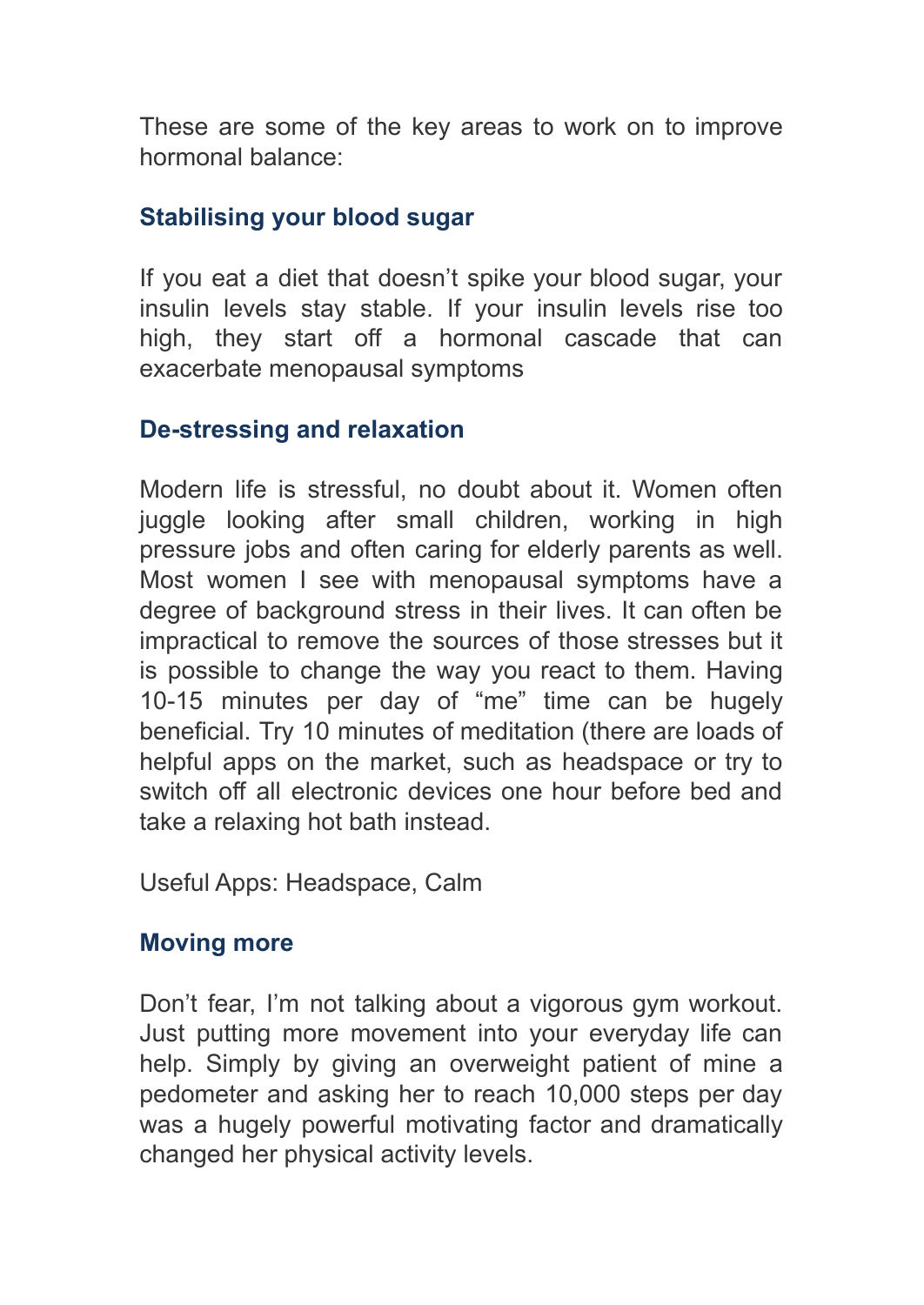## **A good night's sleep**

Not sleeping makes menopausal symptoms worse. The problem is that the hormonal changes during peri-menopause can actually make you not sleep, so it can be a vicious cycle. Often, while you're putting the above lifestyle changes into practice (these can take a few weeks to kick in), I find it helpful to give some of my patients a magnesium supplement to help them sleep. Magnesium can be thought of as a "relaxation" mineral.

# WHAT CAN I START DOING NOW TO REDUCE MY HORMONAL SYMPTOMS?

### EAT WELL AND SMART

Make changes to your diet to balance blood sugar and insulin

Increase the "good fats" in your diet, these include almonds, cashews, avocado, coconut oil, flaxseed to name a few. Try and avoid eating late and make breakfast count. Take a snack for that late morning break – examples might be crackers and hummus, handful of almonds, apricots, cashews. The cookery authors I would recommend would be

- Madeline Shaw (Get the Glow, Ready Steady Glow)
- Ella Woodward (Deliciously Ella)
- Hemsley Hemsley (The Art of Eating Well)
- Jamie Oliver (Superfood Family Classics)
- Joe Wicks (Lean in 15)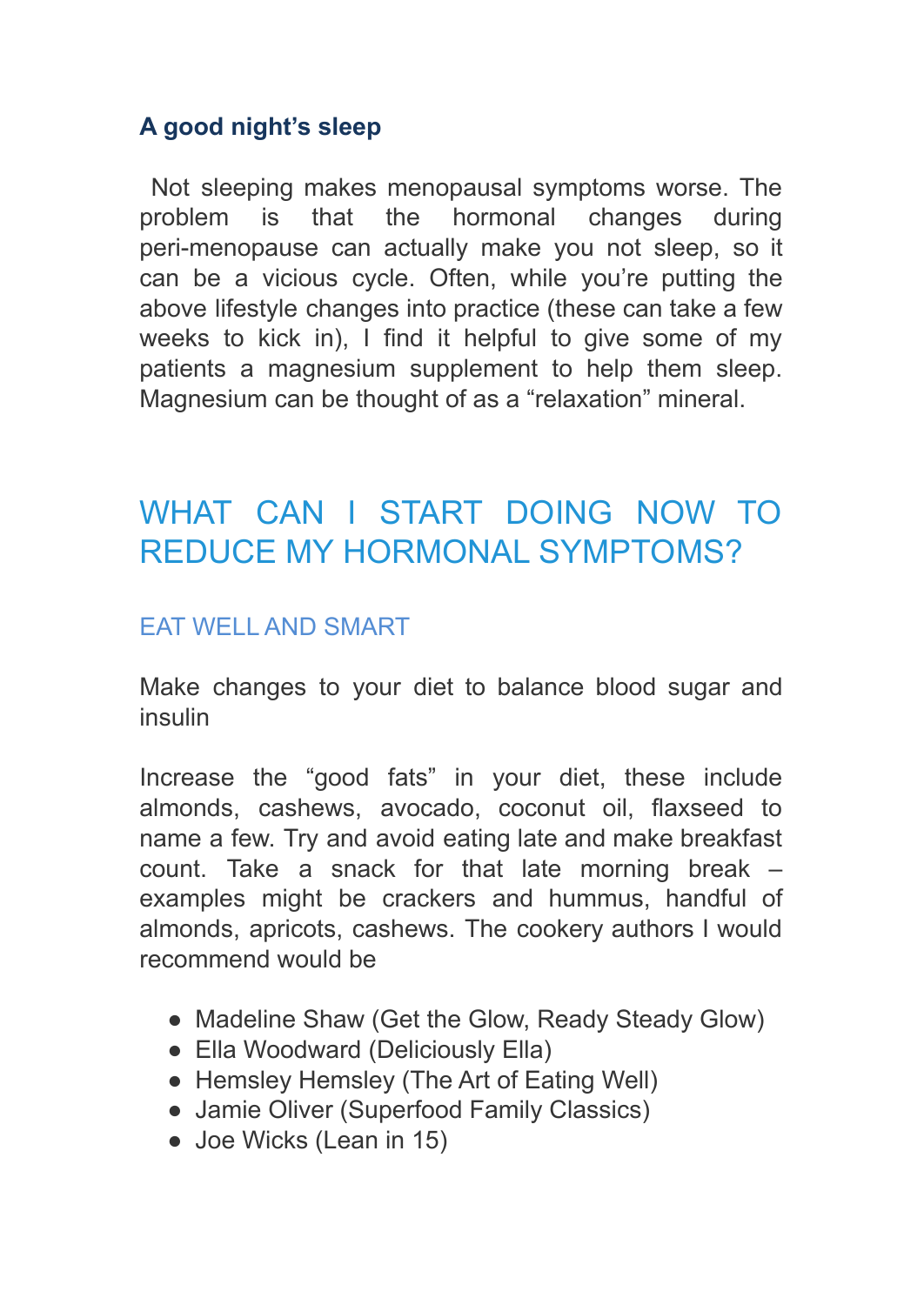• Amelia Freer (Eat, Nourish, Glow and Cook, Nourish, Glow, also coming out 2017 Nourish and Glow, the 10-day plan)

Increasing exercise requires a higher protein diet, try and reduce the amounts of refined sugar in your diet as well (agave nectar, coconut sugar and maple syrup instead of granulated sugar). Lean turkey, chicken, biltong (dried lean beef) are good animal protein sources but people forget that lentil and nuts are good protein sources and you can always pack in protein in the form of rice protein and hemp protein powders (e.g Pulsin from Holland and Barrett).

As I am not a Dietician or Naturopath you could take more specific advice particularly if you are intolerant to some foods. Going dairy free for a while, gluten free for a while etc. have all shown benefits in subsets of patients e.g. for acne, psoriasis, eczema, so try something different and see if it help. If you are concerned that some of your symptoms are not menopause or hormone related then a set of baseline set of blood tests to cover your blood count to exclude anaemia, Thyroid Function, Vitamin B12, and D and some trace elements (Magnesium, Zinc etc.) can be useful as Thyroid and vitamin D deficiencies are common, worth excluding and are simply treated.

## **COOK WELL**

Some people find a Nutri-bullet or Cold Press Juicer (Retro are a good make) is a good and easy way of getting in the raw nutrients fast and easy. Take a look at Jason Vale (Funky Fresh Juice Book) the "juicemaster'. Post exercise these juices can be a great of getting in vitamins, nitrites (beetroot – great for opening up blood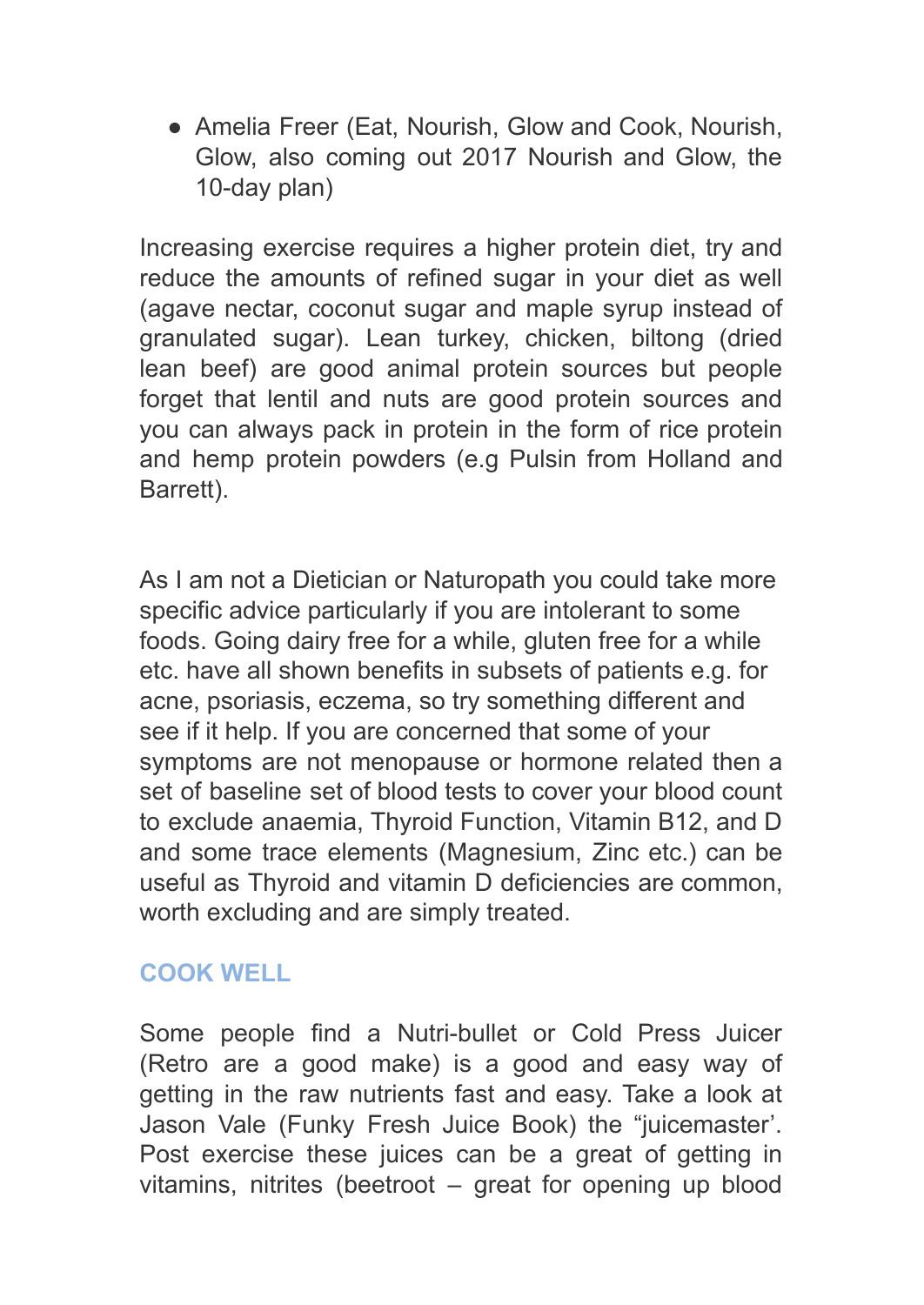vessels and increasing exercise performance). Increasingly there are "retreats" which offer week long breaks combining yoga and juicing (e.g Juicy Mountain in Turkey). Some people find a week away, focus on simple day to day life with yoga and healthy eating can kickstart these changes. Steam not boil, grill don't fry your food.

Have a look at the list below and see if sprinkling a few of these on your porridge would be possible:

- **Spirulina** packed full of calcium, iron, magnesium and Vitamin A
- **Chia Seeds** high fibre, calcium, zinc, magnesium, high protein and omega 3 FA (I find these a power seed – adds energy to your day)
- **Wheatgrass** Vitamin C, B12, Zinc, E, high protein
- **Cacao** Gluten free, high fibre, high protein, good source of iron, potassium, zinc and copper

(Naturya are a good online supplier)

## MOVE MORE and MORE often

Get a pedometer and try to walk 10,000 steps every day

Try and take 2 sessions of 15-20 minutes of vigorous exercise per week ideally resistance based or with weights to maintain muscular density and core strength. This could be with kettlebells or hand weights (Try Joe Wicks – "lean in 15" You tube videos)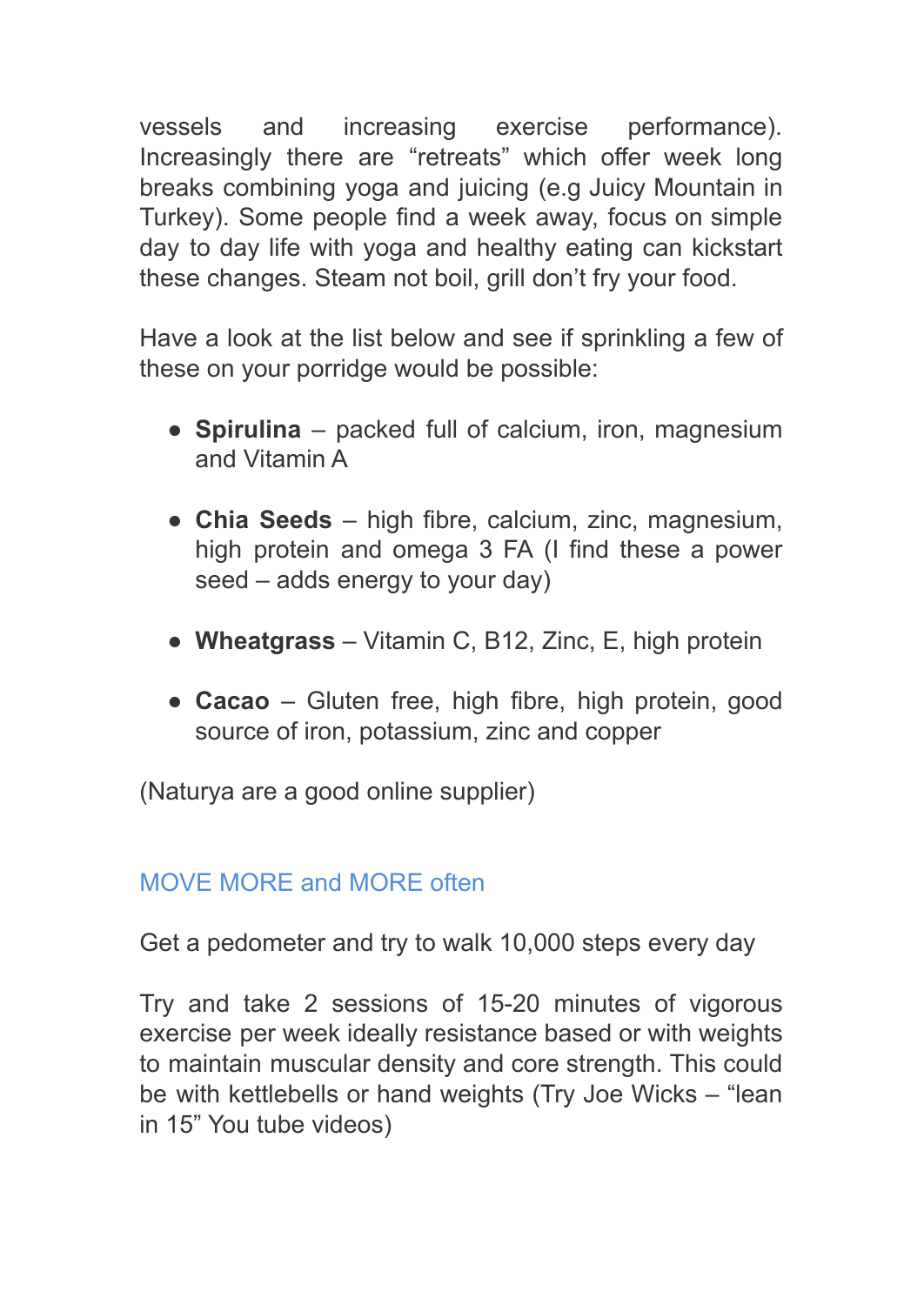Make exercise achievable and enjoyable. Interval training can be much more achievable as it breaks down the exercise into parcels of activity with rest in between. It's quite daunting and actually stressful to be "training" for that first 5K even and it might put you off from moving more and pushing yourself in everyday activities. Get off the train early and powerwalk the last stop home. Take 15 minutes in the park before you face the chaos of home life at 6pm.

The buzz word is "HIIT" training and in principle this means exercising at threshold (close to your max Heart Rate) continuously and moving quickly between short exercises (skipping, box jumps, lunges, squats are common examples). This ranges from a few simple sets of exercises repeated over a 15 minute workout), to the more extreme workouts (Insanity DVD set – Shaun T) many of which do not require gym membership but a few accessories at home. A Swiss ball, 2 sizes of kettle bells (e.g. 6 and 12kg) and a jump rope can provide a wide range of exercise options for you.

It all about the intensity of what you are doing, it is not a time spent doing it, you are trying to activate your metabolism and condition. Muscle has a higher blood flow shifts fluid quicker, and stores water (hydration) much better than fat. Some people find exercising fasting helps shift weight.

## RECOVER

Post exercise – Epson Bath Salts are a good source of magnesium and relaxing, get the bedtime routine right, avoid caffeine after 3pm and mobile devices late at night

• Make a commitment to 10 minutes meditation daily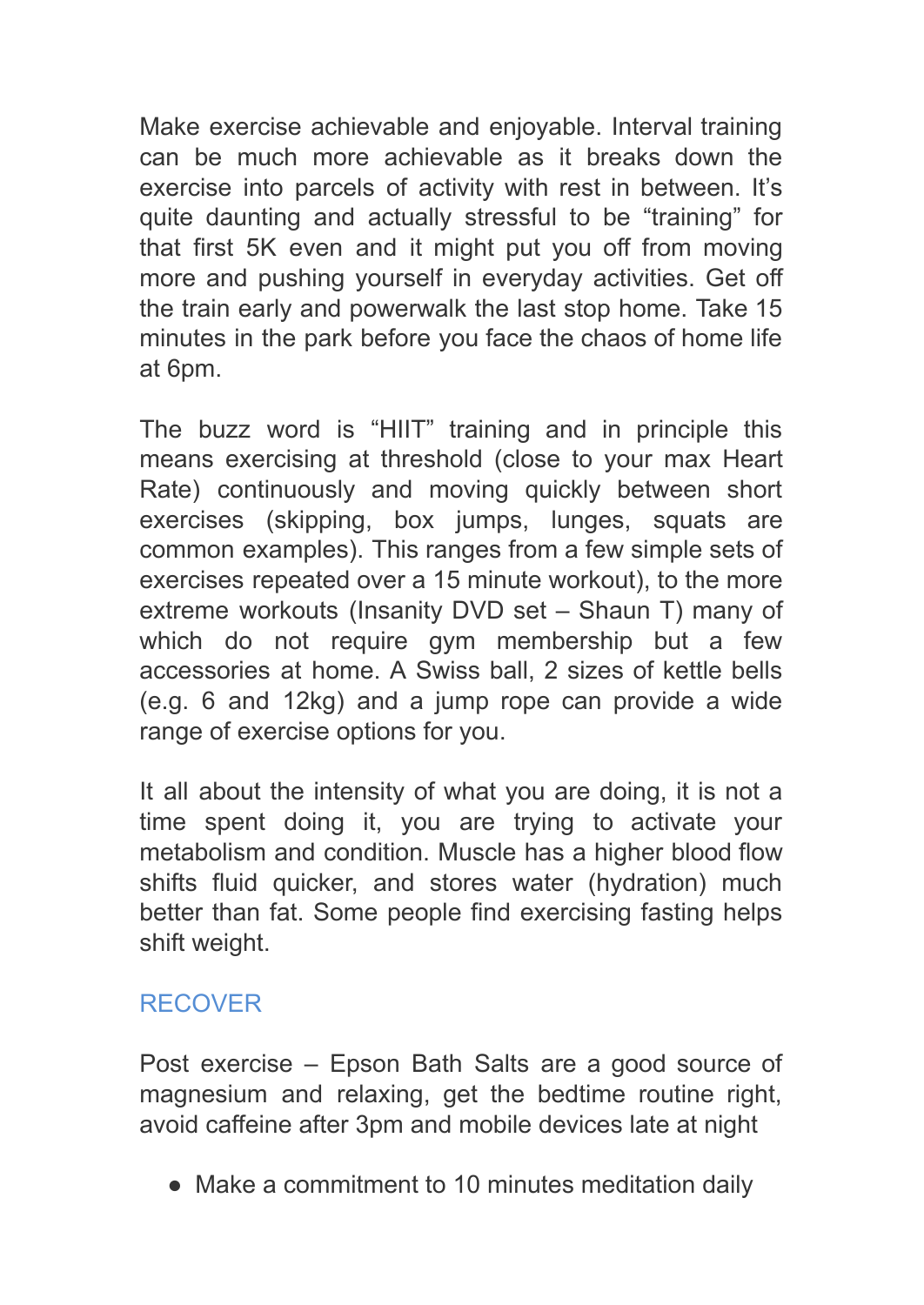- Try acupuncture to help reduce hot flushes
- Work on your reaction to stressful situations to help reduce cortisol levels (stress hormone levels)
- Ask your doctor or pharmacist for information about personalized food supplements, such as Magnesium to help you sleep and relax

### SUPPLEMENTS / TREATING THE PAIN

Supplements to consider (trial for 8 week before considering whether they work or not)

Mild to moderate breast pain

- Evening Primrose oil 1G/day
- or Starflower oil 1G/day
- Vitamin D 1000 iu/day

More severe breast pain

- Add Vit B6
- Sage
- Topical Anti-inflammatory gel at free edge of pectoral muscle (small disc of gel let it soak in), daily for a week